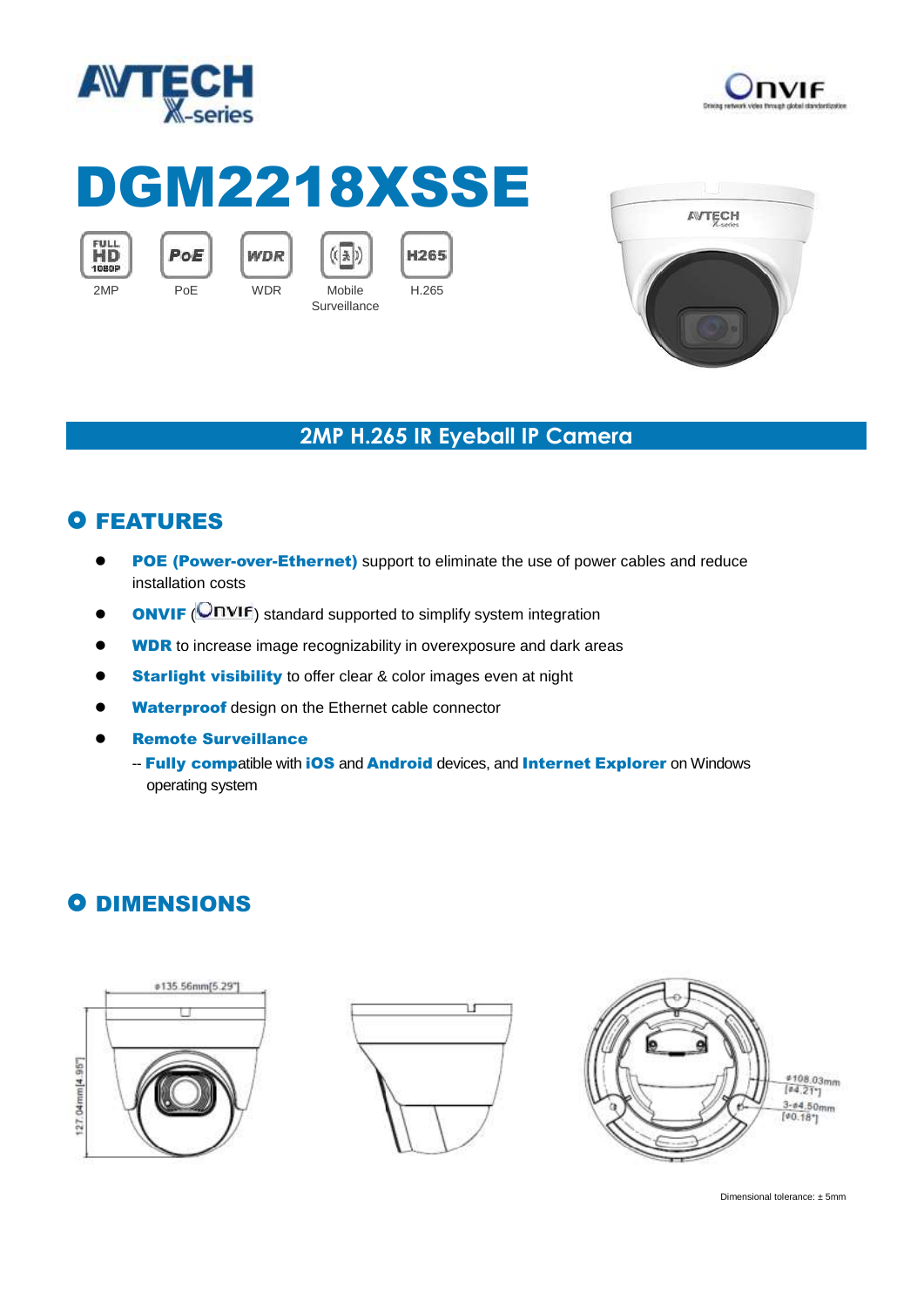



### **O SPECIFICATIONS\***

| <b>Network</b>                 |                                                                                                                                                                                                                                      |
|--------------------------------|--------------------------------------------------------------------------------------------------------------------------------------------------------------------------------------------------------------------------------------|
| <b>LAN Port</b>                | <b>YES</b>                                                                                                                                                                                                                           |
| <b>LAN Speed</b>               | 10/100 Based-T Ethernet                                                                                                                                                                                                              |
| <b>Supported Protocols</b>     | TCP/IP, HTTP, DHCP, DNS, DDNS, RTP/RTSP,<br>SMTP, NTP, UPnP, SNMP, HTTPS, FTP                                                                                                                                                        |
| <b>ONVIF Compatible</b>        | YES (Profile S, Profile G, Profile T)                                                                                                                                                                                                |
| Security                       | (1) Multiple user access levels with password<br>(2) IP address filtering<br>(3) Digest authentication                                                                                                                               |
| <b>Remote Access</b>           | Internet Explorer on Windows operating system                                                                                                                                                                                        |
| <b>Video</b>                   |                                                                                                                                                                                                                                      |
| Network Compression            | H.265/H.264                                                                                                                                                                                                                          |
| Video Resolution               | Mainstream: 1080P(1920x1080), 960P(1280x960), 720P(1280x720)<br>Sub-stream: 720P(1280x720), VGA (640x480), QVGA (320x240)<br>Mobile-stream: VGA (640x480), QVGA (320x240)                                                            |
| <b>Frame Rate</b>              | 60fps                                                                                                                                                                                                                                |
| Video bit rate                 | 8Kbps ~ 8Mbps                                                                                                                                                                                                                        |
| Multiple Video Streaming       | Triple Stream (Main / Sub / Mobile)                                                                                                                                                                                                  |
| Bitrate control method         | CBR / VBR                                                                                                                                                                                                                            |
| <b>General</b>                 |                                                                                                                                                                                                                                      |
| Image Sensor                   | 1/2.8" Progressive CMOS image sensor                                                                                                                                                                                                 |
| Min Illumination               | Color 0.002Lux @(F1.2,AGC ON)                                                                                                                                                                                                        |
| <b>Shutter Speed</b>           | $1/5 \sim 1/20000$ sec                                                                                                                                                                                                               |
| Lens                           | 3.6mm $-$ F No. 1.6 $\pm$ 5%                                                                                                                                                                                                         |
| Viewing Angle                  | Horizontal: 87°, Vertical:44°, Diagonal: 104°                                                                                                                                                                                        |
| SD storage                     | Micro SD slot, up to 256GB                                                                                                                                                                                                           |
| IR Effective Distance**        | Up to 30 meters                                                                                                                                                                                                                      |
| IR Shift                       | IR cut filter with auto switch                                                                                                                                                                                                       |
| Video Analytics                | Attribute Detection, Pedestrian & Vehicle Detection, Perimeter Intrusion Detection, Line<br>Crossing, Crossing Counting, Heat Map, Crowd Density Detection, Queue Length<br>Detection, License Plate Detection, Rare Sound Detection |
| WDR                            | <b>WDR</b>                                                                                                                                                                                                                           |
| <b>BLC</b>                     | <b>YES</b>                                                                                                                                                                                                                           |
| <b>ROI</b>                     | YES                                                                                                                                                                                                                                  |
| Privacy Mask                   | <b>YES</b>                                                                                                                                                                                                                           |
| <b>Digital Noise Reduction</b> | 3D DNR                                                                                                                                                                                                                               |
| Image Settings                 | Flip, Rotation, Corridor mode, Saturation, Brightness, Contrast, Hue, Sharpness<br>adjustable                                                                                                                                        |
| Audio                          | 1 input / 1 output (RCA)                                                                                                                                                                                                             |
| Alarm Trigger                  | 1 input / 1 output                                                                                                                                                                                                                   |
| <b>Reset Button</b>            | <b>YES</b>                                                                                                                                                                                                                           |
| POE                            | YES (IEEE 802.3af)                                                                                                                                                                                                                   |
| Weather-proof                  | IP66                                                                                                                                                                                                                                 |